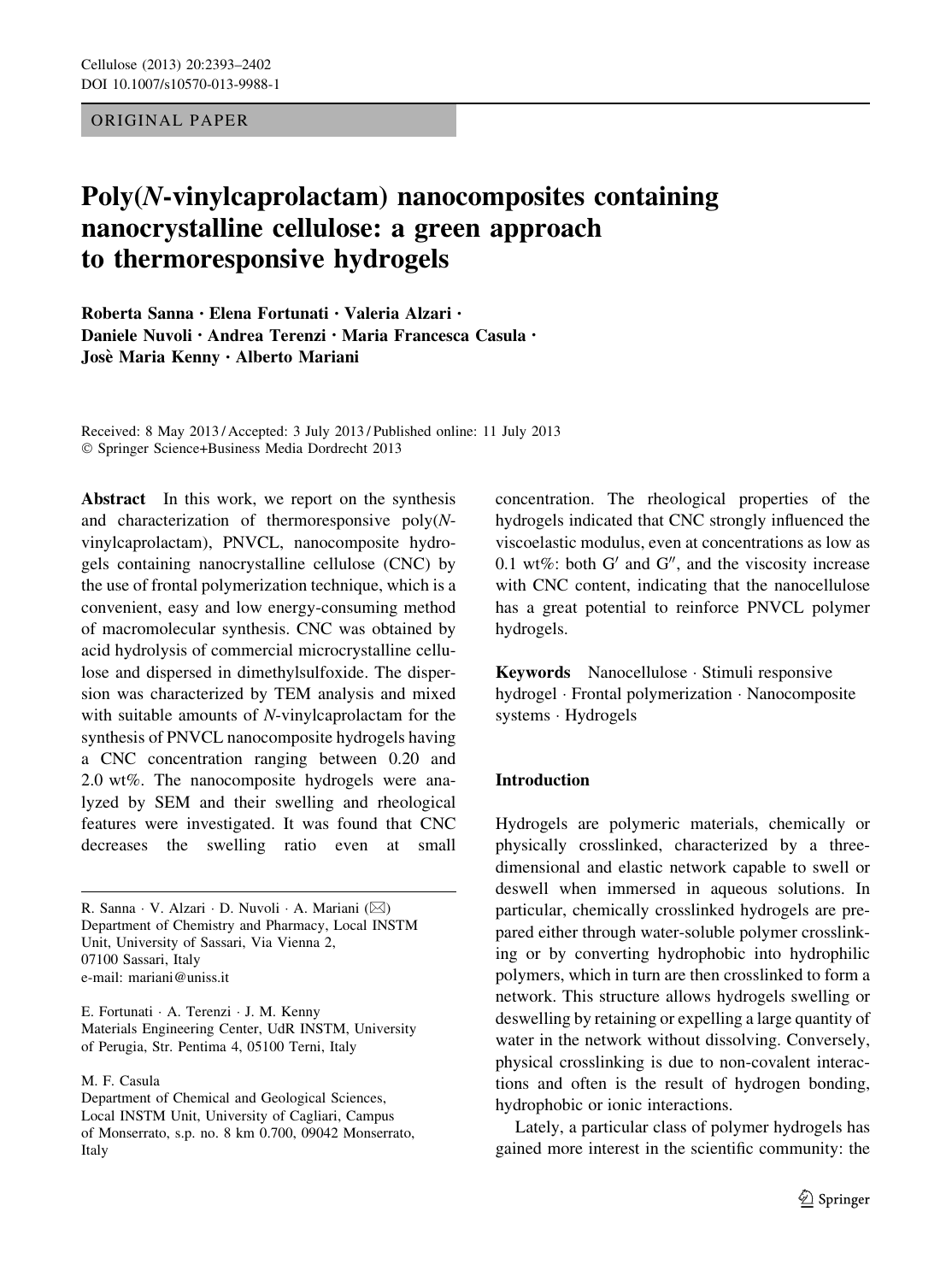so called smart or stimuli-responsive hydrogels, which are able to change their size and shape in response of an external stimulus, such as temperature, pH, ionic force, pressure, electric and magnetic field. The change in solubility or the degree of swelling are due to a fine balance among competing interactions such as electrostatic forces and hydrophobic dehydration.

As a matter of fact, enthalpic and entropic contributions shift the minimum of the free energy and cause the volume phase transition.

Moreover, some systems have been developed to combine two or more stimuli-responsive mechanisms into one polymer system. For instance, temperaturesensitive polymers may also respond to pH changes (Tengfei et al. [2011](#page-9-0)). Recently, dual stimuli-responsive or ternary *stimuli*-responsive polymer hydrogel microspheres were prepared and applied in various fields, especially in controlled release drug delivery systems (Garbern et al. [2010\)](#page-8-0).

Because of these peculiar features, stimuli responsive hydrogels are being developed for uses in pharmaceutical and biological fields such as for contact lenses (Liu et al. [2009](#page-8-0)), reconstruction of cartilages (Peppas and Langer [1994\)](#page-9-0), artificial tendons and organs (Vernon et al. [2000\)](#page-9-0), and drug delivery systems (Bayer and Peppas [2008\)](#page-7-0). Furthermore, they have also found application in medicine for making chemical valves (Osada and Hasebe [1985](#page-9-0)), immobilization of enzymes and cells (Ruel-Gariépy and Leroux [2004](#page-9-0)), and in bulk engineering for microfluidic devices (Barker et al. [2000\)](#page-7-0), motors/actuators (Hoffmann et al. [1999](#page-8-0)), and sensors (Sorber et al. [2008\)](#page-9-0).

Specifically, thermoresponsive polymer hydrogels are systems which undergo a volume phase transition at a certain temperature, thus resulting in an abrupt change in the solvation state. Hydrogels exhibiting a lower critical solution temperature (LCST) become insoluble upon heating, while those having an upper critical solution temperature (UCST), become soluble upon heating.

Poly(N-isopropylacrylamide), PNIPAAm, is the most studied thermoresponsive hydrogel, with an LCST located at ca. 32  $\degree$ C, which makes it particularly interesting for application in drug delivery systems (Ramkissoon-Ganorkar et al. [1999](#page-9-0)). However, pNI-PAAm is characterized by some disadvantages related to its non-biodegradability and the production of small toxic amide compounds in strong acid conditions. Therefore, many studies have been carried out to search alternative systems. Among these, poly(N- vinylcaprolactam), PNVCL, is a promising candidate; this is a non-ionic biodegradable water-soluble, nonadhesive polymer belonging to the group of  $poly(N$ vinylamide) macromolecular compounds (Imaz and Forcada [2008\)](#page-8-0). Moreover, PNVCL is non-toxic and stable against hydrolysis (Kirsh [1998](#page-8-0)). Furthermore, PNVCL is characterized by an LCST of 34  $\degree$ C, which is even closer to the physiological one than that of pNIPAAm itself.

All these properties make it an interesting candidate for biomedical and pharmaceutical applications (Liang et al. [2012\)](#page-8-0).

However, because of the random nature of the crosslinking reactions produced by a large number of organic crosslinker polymer hydrogels exhibit poor mechanical properties, which strongly limit their use in structural applications. For such a reason, different nanofillers, such as silicates (Loizou et al. [2005](#page-8-0)), ceramics (Liang et al. [2000\)](#page-8-0), metals (Cohen Stuart [2008\)](#page-7-0), magnetic particles (Liu et al. [2008\)](#page-8-0) and graphene (Alzari et al. [2011](#page-7-0); Sanna et al. [2012a,](#page-9-0) [b\)](#page-9-0) have been introduced into the hydrogel matrices thus obtaining the corresponding nanocomposites.

In recent years, thanks to an increasing interesting toward environmental issues, the use of natural fibers as fillers in polymer nanocomposites has gained much attention (John and Thomas [2008\)](#page-8-0).

Among natural fibers, nanocrystalline cellulose represents an appropriate filler for hydrogels because of its good mechanical properties and renewability. In fact, it is characterized by high aspect ratio, high bending strength (10 GPa), high Young's modulus (150 GPa), large surface area, low density, low extension to break, biodegradability and biocompatibility (Zhang et al. [2010;](#page-9-0) Lin et al. [2011\)](#page-8-0).

Cellulose nanocrystals, CNC, also known as whiskers, are the main building blocks of wood cellulose. They are constituted of rodlike cellulose crystals, having a width of 5–70 nm and a length included between 100 nm and several micrometers. The morphology and dimensions of CNC are strongly influenced by the cellulose source: cotton and wood yield to a distribution of highly crystalline nanorods (width: 5–10 nm, length: 100–300 nm) (Dong et al. [1996](#page-7-0)), whereas tunicin (Favier et al. [1995](#page-7-0)), bacteria (Grunert and Winter [2002](#page-8-0)) and algae (Klemm et al. [2011\)](#page-8-0) produce crystals with larger polydispersity and dimension (width: 5–60 nm, length: 100 nm to several micrometers).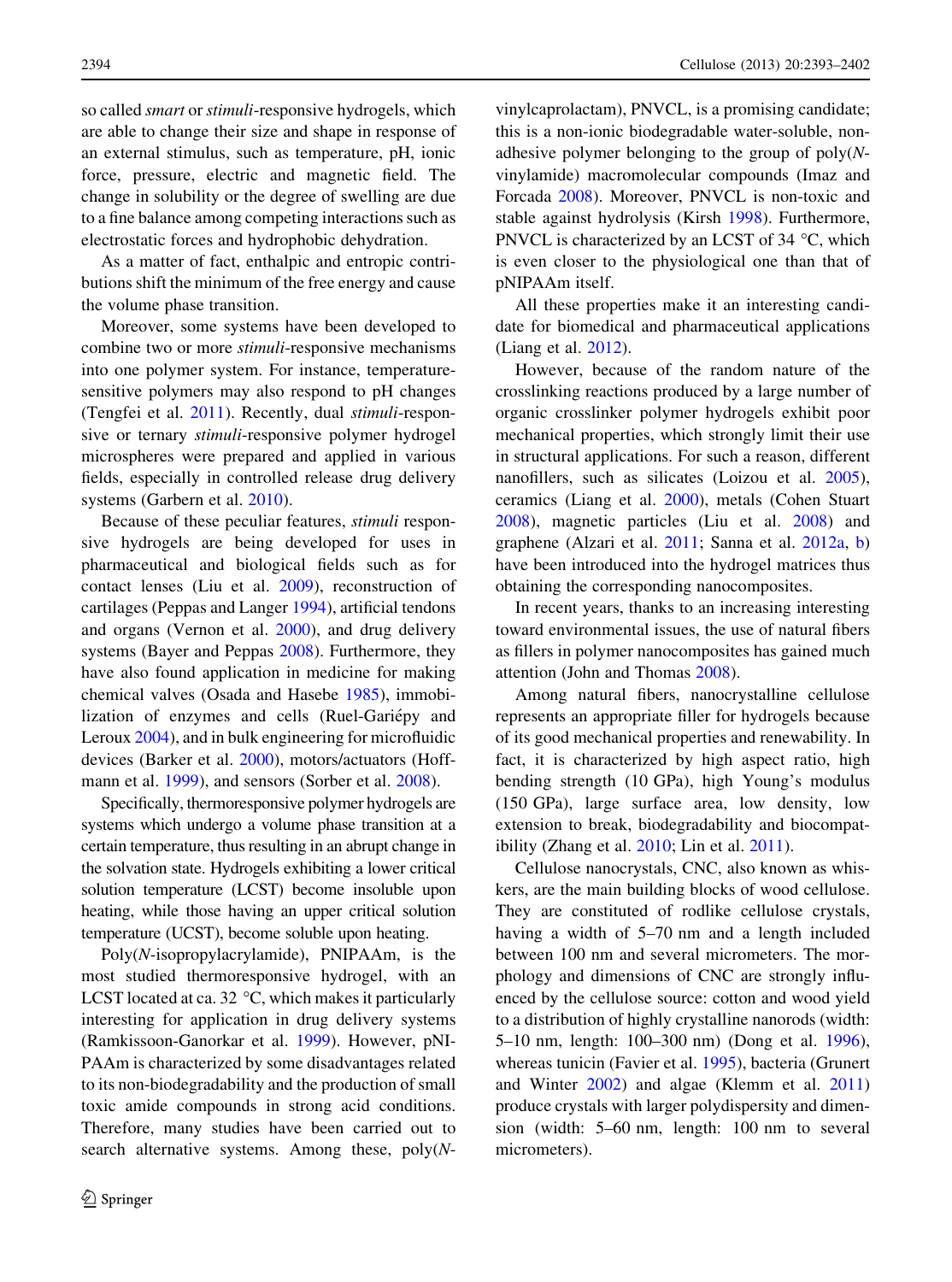CNC are produced by the removal of amorphous sections of a purified cellulose source (cotton, tunicin, cellulose fiber from lignocellulosic materials) by acid hydrolysis, often followed by ultrasonic treatment, which disperses the nanocrystals in a homogeneous stable suspension. The structure and features of CNC suspension are strongly affected by hydrolysis temperature and time, the type of mineral acid used and its concentration, and the intensity of the ultrasonic bath (Klemm et al. [2011\)](#page-8-0).

However, there are some problems related to the use of nanocrystals of cellulose, such as its low degradation temperature (located around 230  $^{\circ}$ C), which limits composite processing at temperature below 200 $\degree$ C, and the insolubility of CNC in non– aqueous media. In fact, CNC show low dispersibility in aqueous medium and in organic solvents with high dielectric constants, such as dimethylsulfoxide, DMSO, and diethylene glycol, but tend to aggregate in highly hydrophobic solutions (Klemm et al. [2011](#page-8-0)).

To overcome these problems, CNC were submitted to several surface modifications as well as silylation (Roman and Winter [2006](#page-9-0)), acylation (Grunert and Winter [2002\)](#page-8-0), carboxylation (Habibi et al. [2006\)](#page-8-0) or esterification (Braun and Dorgan [2009](#page-7-0)). Specifically, for the obtainment of nanocomposites based on hydrophobic polymers, CNC were dispersed in an appropriate solvent in order to process and prepare the corresponding nanocomposite polymers. On this respect different nanocomposite polymers containing CNC were prepared, such as pNIPAAm (Ruitao et al. [2012\)](#page-9-0), poly(acrylamide) (Yang et al. [2013\)](#page-9-0), polypyrrole (Nystrom et al. [2010\)](#page-9-0), poly(lactid acid) (Fortunati et al. [2012a,](#page-7-0) [b\)](#page-8-0), polyurethanes (Cao et al. [2007](#page-7-0)), poly(vinyl alcohol) (Cho and Park  $2011$ ), poly( $\varepsilon$ -caprolactone) (Goffin et al. [2011\)](#page-8-0), poly(styrene-co-hexyl acrylate) (Mabrouk et al. [2011\)](#page-8-0), poly(vinyl chloride) (Chazeau et al. [1999\)](#page-7-0), polypropylene (Ljungberg et al. [2005\)](#page-8-0) and waterborne epoxies (Matos Ruiz et al. [2001](#page-9-0)).

Taking into account the above considerations, we focused this work on the synthesis of nanocomposite polymer hydrogels containing CNC by using frontal polymerization (FP).

FP is an alternative technique of macromolecular synthesis that exploits the exothermicity of the reaction itself for the rapid conversion of monomer into polymer. The heat released during the reaction generates a polymerization front able to self sustain and propagate along the reactor. If compared with the traditional polymerization methods, FP generally

exhibits many advantages that make it a green technique of macromolecular synthesis. Indeed, it is characterized by shorter reaction times, lower energy consumption. Moreover, the protocols used are very simple and easily applicable even without special apparatuses and generally without involving the use of solvents.

Initially proposed by Chechilo and Enikolopyan [\(1975](#page-7-0)), FP was further studied by Pojman et al. ([1995](#page-9-0)), Scognamillo et al. [\(2010a,](#page-9-0) [b,](#page-9-0) [c](#page-9-0)), Jimenez and Pojman [\(2007](#page-8-0)), Pojman et al. ([1997\)](#page-9-0), Mariani et al. ([2001](#page-8-0)), Chen et al. [\(2006](#page-7-0), [2008](#page-7-0)), Li et al. ([2009,](#page-8-0) [2012\)](#page-8-0), Cui et al. [\(2006](#page-7-0)), and by our group (Fiori et al. [2002](#page-7-0); Frulloni et al. [2005;](#page-8-0) Mariani et al. [2003](#page-8-0), [2004](#page-8-0), [2007a,](#page-9-0) [b;](#page-9-0) [2008a,](#page-9-0) [b](#page-9-0); Scognamillo et al. [2010a,](#page-9-0) [b](#page-9-0), [c;](#page-9-0) Illescas et al. [2011](#page-8-0); Illescas et al. [2012a](#page-8-0), [b;](#page-8-0) Fiori et al. [2003](#page-7-0); Gavini et al. [2009](#page-8-0); Brunetti et al. [2004](#page-7-0); Vicini et al. [2005\)](#page-9-0). Namely, stimuli-responsive hydrogels of poly(N,N-dimethylacrylamide) (Caria et al. [2009](#page-7-0)), poly(acrylamide-co-3-sulfopropyl acrylate) (Scognamillo et al.  $2010a$ , [b,](#page-9-0) [c](#page-9-0)), poly(N-isopropylacrylamideco-3-sulfopropyl acrylate) (Scognamillo et al. [2011](#page-9-0)), p(NIPAAm-co-NVCL) (Alzari et al. [2010\)](#page-7-0), and poly(2-hydroxyethylacrylate-co-acrylic acid) (Sanna et al. [2012a\)](#page-9-0) were successfully obtained.

Recently, we have proposed FP for the obtainment of polymer nanocomposites based on poly(tetraethyleneglycoldiacrylate) containing graphene (Alzari et al. [2010](#page-7-0)); moreover, some stimuli-responsive polymer hydrogels based on PNIPAAm, or PNVCL, and containing graphene have been successfully prepared by FP, as well (Alzari et al. [2011;](#page-7-0) Sanna et al. [2012b\)](#page-9-0).

The objective of this study was to prepare and characterize ''green'' thermoresponsive hydrogels of PNVCL with improved mechanical properties by using biocompatible materials such as nanocrystalline cellulose, as filler, and the FP technique.

The influence of CNC on the swelling behavior, morphology, rheological features of the obtained hydrogels was investigated.

#### Experimental

## Materials

 $N$ -vinylcaprolactam (NVCL, FW = 139.2 g/mol; d = 1.029 g/ml), N,N-methylene-bis-acrylamide (BIS,  $FW = 154.17$  g/mol), DMSO (FW = 78.13 g/mol;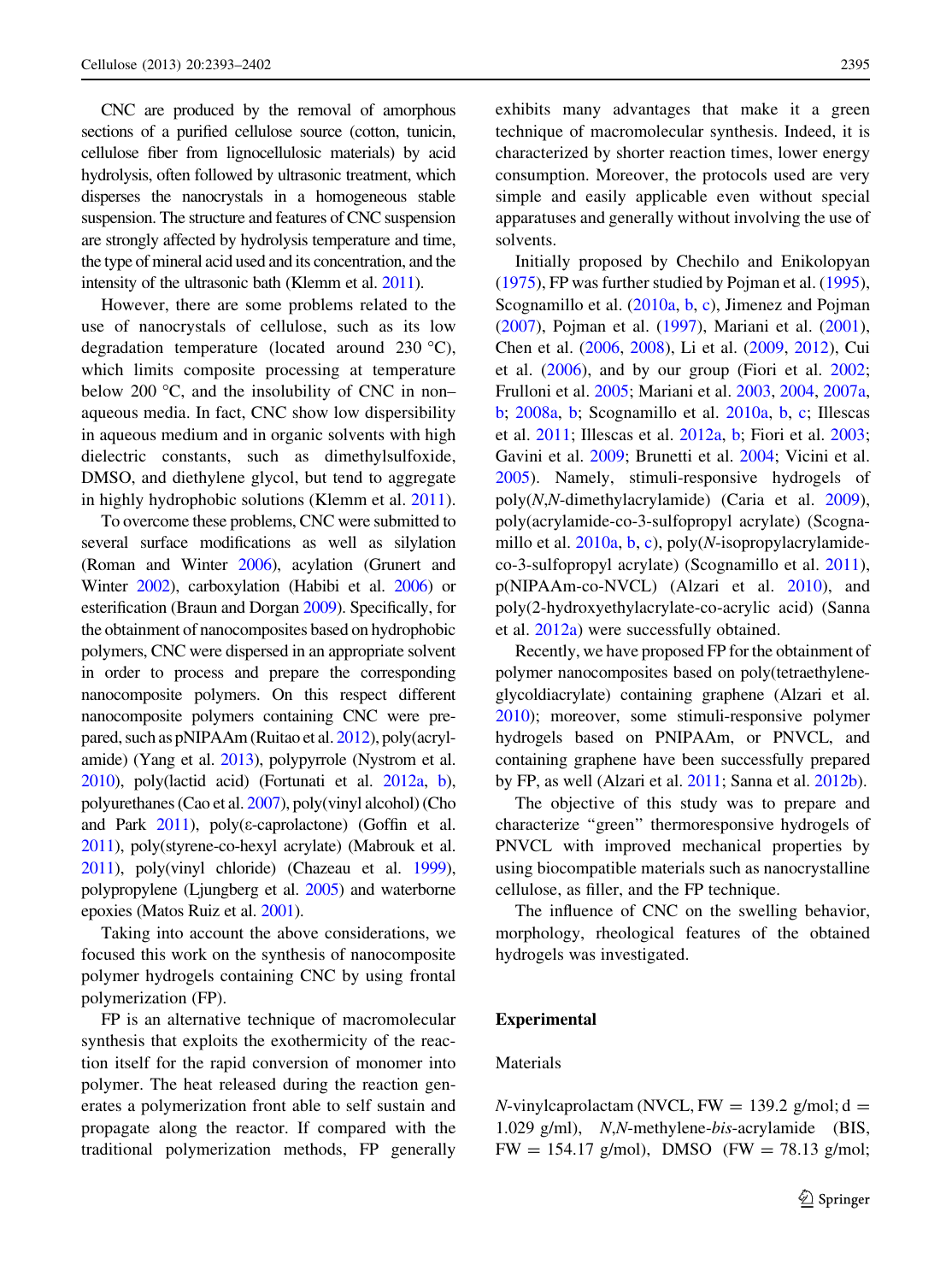$d = 1.101$  g/ml) and microcrystalline cellulose (MCC, dimensions of 10–15 mm) were purchased from Sigma Aldrich and used as received. Trihexyltetradecylphosphonium persulfate (TETDPPS,  $FW =$ 1115) was prepared following the method reported in our previous study (Mariani et al. [2008a](#page-9-0), [b\)](#page-9-0).

### Synthesis of CNC dispersion

CNC suspension was prepared from microcrystalline cellulose (MCC, dimensions  $10-15 \mu m$ , supplied by Sigma Aldrich, Milan, Italy) by acid hydrolysis following the recipe used by Cranston and Gray (Cranston and Gray [2006](#page-7-0)). Hydrolysis was carried out with 64 wt% sulphuric acid at 45  $\degree$ C for 30 min with vigorous stirring. After removing the acid, dialysis and ultrasonic treatment were performed. The resultant cellulose nanocrystal aqueous suspension was approximately 0.5 wt% while the hydrolysis yield was about 20 %.

#### Synthesis of PNVCL nanocomposite hydrogels

The nanocomposite polymer hydrogels were synthesized by varying the amount of CNC from 0.20 to 2.0 wt% (referred to the amount of NVCL monomer), and keeping constant the amount of crosslinker (BIS) and initiator (TETDPPS) to 2.5 and 0.5 mol% (referred to NVCL), respectively.

CNC dispersions were prepared by dissolving the appropriate amount in 3 ml of DMSO, and sonicating it in an ultrasonic bath for 5 min. Then, CNC dispersions in DMSO and liquid NVCL were introduced in a common glass test tube (i.d.  $= 1.5$  cm, length  $= 16$  cm) and sonicated for 1 min. After that, BIS and TETDPPS were added, and the solution was sonicated again for 30 s to remove any bubbles present in it. A thermocouple junction was located at about 1 cm from the bottom of the tube and connected to a digital temperature recorder (Delta Ohm 9416). Front started by heating the external wall of the tube in correspondence of the upper surface of the monomer mixture, until the formation of the front became evident. Front velocity,  $V_f$ , was determined by measuring front positions as a function of time. Front temperature,  $T_{\text{max}}$ , was obtained by using a K-type thermocouple connected to the above digital thermometer (sampling rate: 1 Hz). For all samples,  $T_{\text{max}}$  $(\pm 10 \degree C)$  and V<sub>f</sub> ( $\pm 0.05$  cm min<sup>-1</sup>) were measured.

After polymerization, all samples were washed in water for several days to remove DMSO and allow them to swell.

## Characterization methods

#### Swelling experiments

The swelling behavior of the CNC-PNVCL nanocomposite hydrogels was measured in water from 3 to 50  $\degree$ C, using a thermostatic bath. Three different heat rates were used:  $3 \text{ °C/day}$  (from 3 to 9  $\text{ °C}$ ),  $1 \text{ °C/day}$ (from 26 to 36 °C) and 5 °C/day (from 36 to 51 °C). The swelling ratio  $(SR \%)$  for each sample was calculated by applying the Eq.  $(1)$ :

$$
SR\% = \frac{M_s - M_D}{M_s} \cdot 100\tag{1}
$$

where  $M<sub>S</sub>$  and  $M<sub>D</sub>$  are the hydrogel masses in the swollen and in the dry state, respectively. All measurements were performed in triplicate.

#### Rheological analyses

Rheological tests were performed in a rotational rheometer ARES, with parallel plate geometry  $(\phi)$ 8 mm). Dynamic measurements have been performed in order to analyze the viscoelastic properties of the materials and the influence of CNC. Preliminary strain sweep tests to determine the liner viscoelastic region were done. Frequency sweep measurements at room temperature (25 °C) with a strain of 2 % in the frequency range of 0.03–100 rad/s were performed.

A special tool was used in order to maintain the sample immersed in water during the test thus avoiding any change in mechanical response due to sample drying.

#### FESEM and TEM analyses

The surface morphology was assessed by scanning electron microscopy (FESEM, Supra 25 Zeiss, Germany). Before the analysis, samples were lyophilized, fractured in liquid nitrogen, and the fractured surface was coated with gold.

The nanocrystals in water and DMSO suspensions were examined by transmission electron microscopy (TEM, JEOL JEM-1010), using an accelerating voltage of 100 kV. One drop of each sample was directly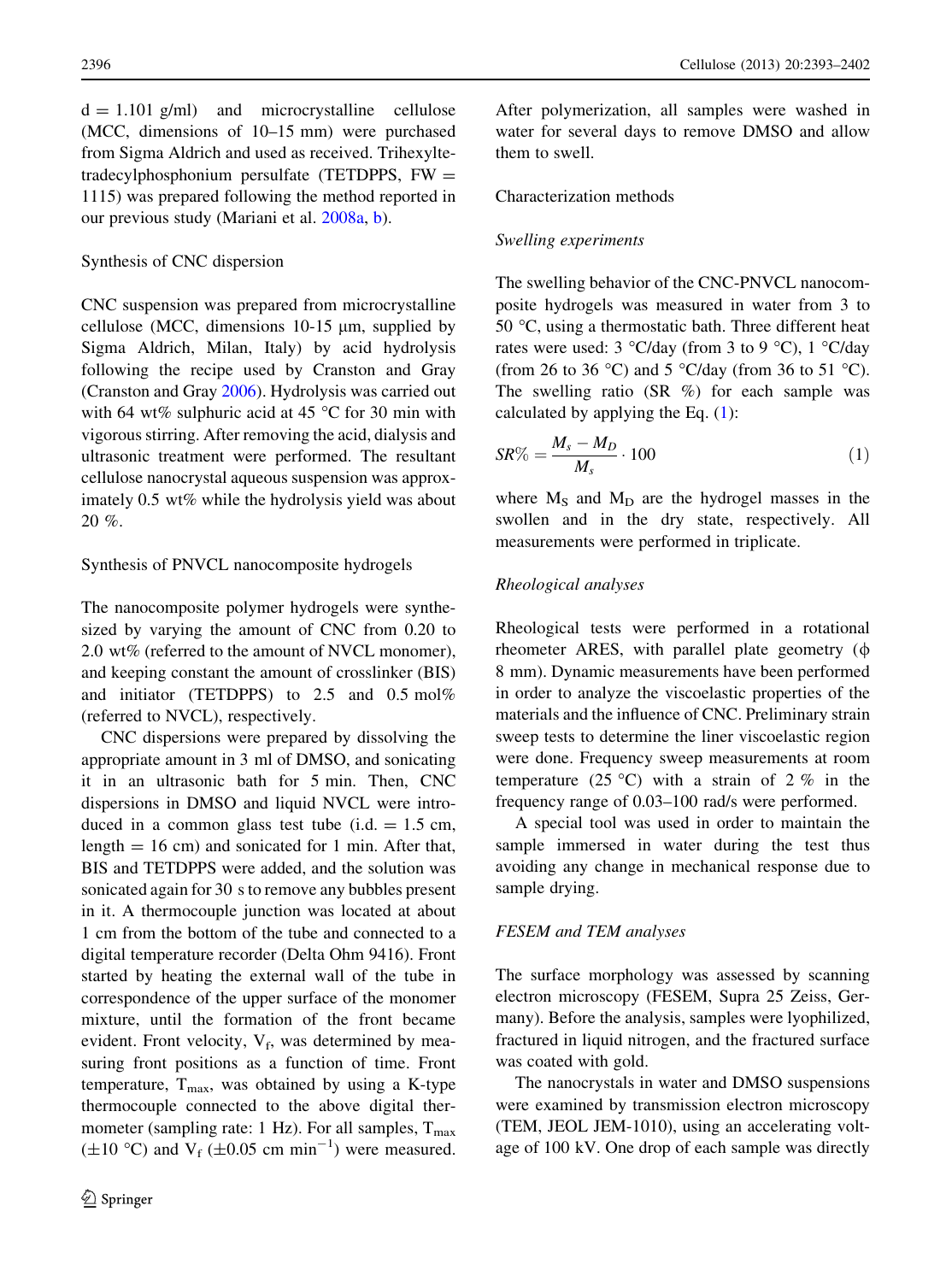placed in the electron microscopic grid and dry at room temperature.

## Results and discussion

Figure 1 shows TEM analysis of pristine cellulose nanocrystals in aqueous suspension obtained after the acid hydrolysis, and the freeze-dried CNC re-dispersed in DMSO for the PNVCL nanocomposite hydrogel production. The hydrolysis process allowed obtaining well individualized CNC (Fig. 1a) that showed the typical acicular structure and the dimensions ranging from 100 to 200 nm in length and 5–10 nm in width, as previously reported Fortunati et al. ([2012a](#page-7-0), [b](#page-8-0)).

Prior to the PNVCL nanocomposite hydrogel production process, the CNC suspension was freezedried, and then re-dispersed in DMSO. During the freeze-drying process, CNC tended to agglomerate and form strong hydrogen bonds as water sublimates. Results obtained for crystal shape and size after the redispersion in DMSO (Fig. 1b) highlighted that no particular morphological modifications occurred and CNC maintained its original acicular structure. The dispersion and self-ordering properties of cellulose nanocrystals are restricted to aqueous suspensions and the high tendency to agglomeration of these materials in non polar solvents is usually due to their electrostatic character. However their dispersion in some specific organic solvents with high dielectric constant, such as DMSO or ethylene glycol, was previous proved. (Turbak et al. [1983](#page-9-0))

FP was used to prepare nanocomposite polymer hydrogels of PNVCL containing different amounts of CNC, which are included between 0.20 and 2.0 wt% referred to the monomer. As can be seen from Table [1,](#page-5-0) the frontal polymerization temperature increases of 12  $\degree$ C introducing CNC in the polymer matrix, and remains constant around  $117-120$  °C when the CNC amount is further increased. At variance, front velocity is not significantly affected by the CNC content (0.30–0.33 cm/min). This behavior is in agreement with the  $V_f$  trend observed in our previous work about nanocomposite polymer hydrogels of PNIPAAm containing graphene as nanofiller (Alzari et al. [2011](#page-7-0)).

As reported in the Experimental, the swelling behavior of CNC-PNVCL hydrogels in water as a function of temperature was measured from 3 to 50  $\degree$ C, using three different heating rates. As shown in Fig. [2,](#page-5-0) SR% decreases from 1,200 % for the neat polymer to 970 % for the nanocomposite containing the lowest amount of CNC (sample FP2). The introduction of nanocrystalline cellulose involves a strong increase of the hydrophobic character of the polymer, leading to its sharp contraction. Moreover, CNC can act as a physical crosslinker, giving rise to more junctions in the hydrogel network and thus increasing the crosslink density.

With the enhancement of the CNC amount, SR% decreases and reaches the minimum value of 870 % for the hydrogel containing  $1.0 \text{ wt\%}$  of CNC (sample FP4). However, when CNC content is 2.0 wt% (sample FP5), SR% exhibits a slightly increase to 940 %. This behavior is probably due to the negative



Fig. 1 TEM analysis of pristine cellulose nanocrystal suspensions in water (a) and CNC re-dispersed in DMSO by ultrasonic treatment (b)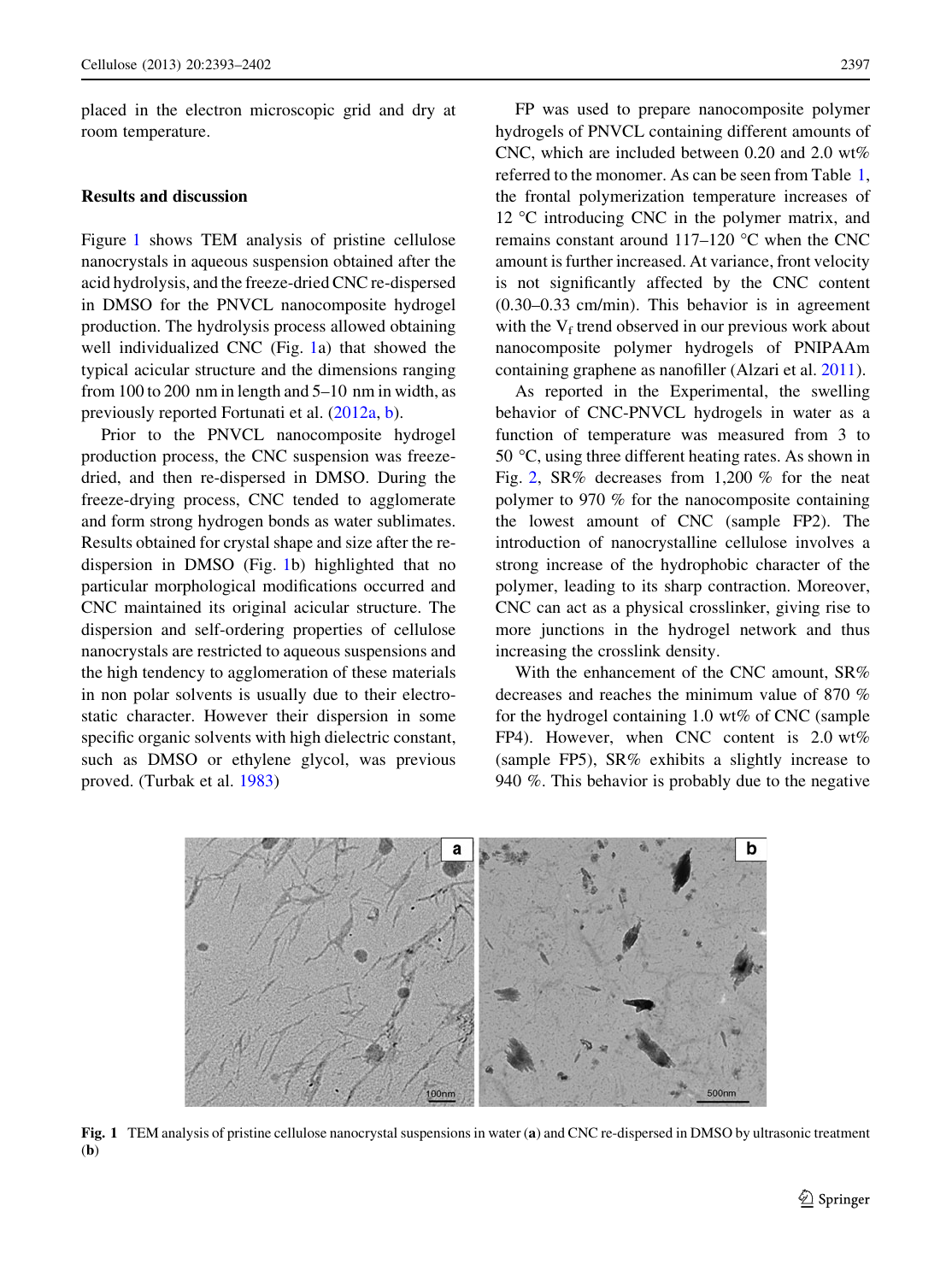| Sample          | <b>CNC</b> Concentration<br>(wt% referred<br>to NVCL) | $T_{\rm max}$<br>$(^{\circ}C)$ | $\rm V_{\rm f}$<br>(cm/min) |
|-----------------|-------------------------------------------------------|--------------------------------|-----------------------------|
| FP <sub>1</sub> | 0                                                     | 101                            | 0.30                        |
| FP <sub>2</sub> | 0.2                                                   | 113                            | 0.33                        |
| FP3             | 0.5                                                   | 120                            | 0.33                        |
| FP4             | 1.0                                                   | 114                            | 0.33                        |
| FP <sub>5</sub> | 2.0                                                   | 117                            | 0.37                        |

<span id="page-5-0"></span>Table 1 Composition of the polymer nanocomposites prepared in this study, and temperatures and velocities of the polymerization fronts



Fig. 2 SR% as a function of temperature for samples containing different CNC amounts (see Table 1 for compositions)

interference of cellulose nanocrystals in the crosslinking process within the polymer matrix (Sanna et al. [2012b\)](#page-9-0). Moreover, the introduction of CNC in PNVCL hydrogels does not influence the LCST, located around  $33-34$  °C, a temperature that is very close to that of the human body.

The morphological characterization of the obtained nanocomposite polymer hydrogels were carried out by FESEM analysis. Unfortunately, by this technique it was not possible to detect the presence of nanocrystalline cellulose. In Fig. 3, FESEM images of the neat polymer (sample FP1, Fig.  $3a_1$ ,  $a_2$ ) and of the corresponding nanocomposite containing 0.2 (sample FP2, Fig.  $3b_1$ ,  $b_2$ ) and 0.5 wt% (sample FP3, Fig.  $3c_1$ ,  $c_2$ ) of cellulose nanocrystals, respectively, are reported. It can be seen that all the samples analyzed show the porous structures typical of hydrogel systems (Alzari et al. [2009](#page-7-0); Sanna et al. [2012a](#page-9-0), [b\)](#page-9-0).

The results of rheological analysis in terms of storage  $(G')$  and loss  $(G'')$  moduli are reported in Fig. [4.](#page-6-0) As can be observed,  $G'$  is always higher than  $G''$  for pristine PNVCL and all nanocomposites in the whole frequency range, thus indicating that the material response is prevalently elastic.

As expected, nanocomposites have higher moduli than pure PNVCL, which increase with the CNC concentration. The effect on G' is more pronounced and this is due to the mechanical behaviour of CNC, which is characterized by high stiffness and therefore



Fig. 3 FESEM micrographs of: PNVCL ( $a_1 \times 5,000$ ,  $a_2 \times 10,000$ , sample FP1), b PNVCL-0.2 wt% CNC ( $b_1 \times 5,000$ ,  $b_2 \times 10,000$ , sample FP2), and c PNVCL-0.5 wt% CNC  $(c_1 \times 5,000, c_2 \times 10,000,$  sample FP3)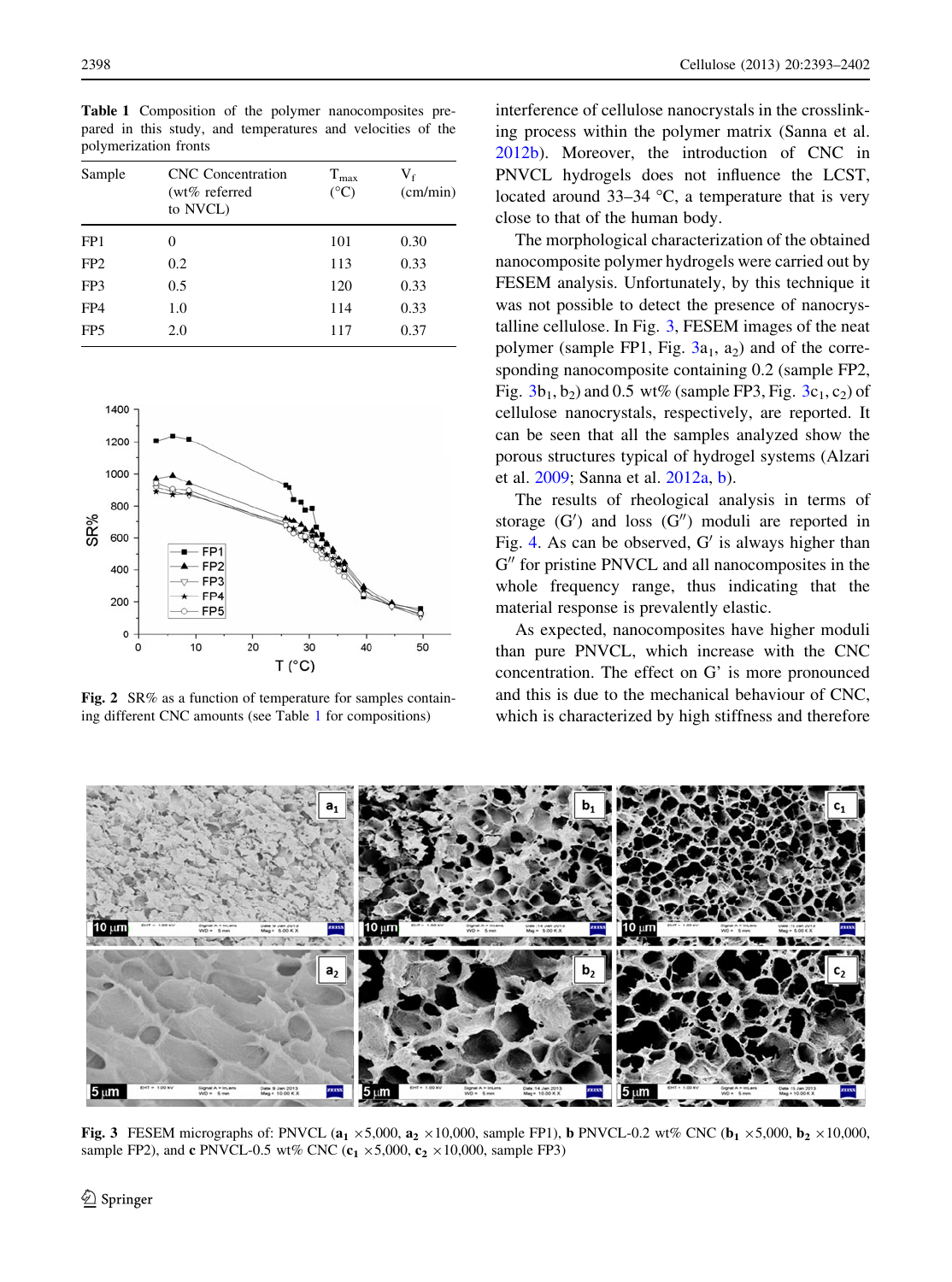<span id="page-6-0"></span>

Fig. 4 Storage  $(G')$  and loss  $(G'')$  moduli behavior as functions of frequency

low viscous response (Fortunati et al. [2012a,](#page-7-0) [b\)](#page-8-0). The increase in G' confirms that cellulose nanocrystals act as reinforcement of PNVCL hydrogels improving their stiffness.

It is important to note that at low frequencies the viscoelastic properties of the nanocomposites deviate from the PNVCL behaviour; indeed, they have a pronounced solid-like behaviour with a clear tendency to reach a plateau for both  $G'$  and  $G''$ . This is probably due to the CNC–CNC and PNVCL-CNC interactions that are responsible for the formation of an interconnected structure (Pötschke et al.  $2002$ ) that strongly affects the viscoelastic properties of the hydrogel matrix. In fact, cellulose nanocrystals are nanoparticles with high aspect ratio, this allows the formation of a network that induces the solid-like behaviour. On this respect, it should be reminded here that several authors observed the same behaviour in other systems reinforced with nanoparticles having high aspect ratio (Lin et al. [2005\)](#page-8-0).

In Fig. 5, the complex viscosity curves are reported. The viscosity of CNC-filled formulations is higher than that of the pristine hydrogel and, as expected, increases with the cellulose nanocrystal concentration (Fig. 5a).

The analysis of the complex viscosity as a function of stress confirms that the CNC dispersed into the matrix generates an interconnected structure that strongly affects the viscoelastic response of the hydrogel hindering the mobility of the network of hydrogel chains. In fact, in Fig. 5b it is possible to observe that nanocomposites show a clear deviation from the matrix behaviour with an asymptotic tendency indicating the presence of a yield stress for these formulations. Several authors (Abbasi et al. [2009](#page-7-0); Mobuchon et al. [2007;](#page-9-0) Rignot et al. [2005\)](#page-9-0) previously observed the presence of yield stress in nanocomposite systems with an interconnected structure, suggesting that this kind of structure is present also in the analyzed systems.

This rheological behaviour also suggests that CNC are well dispersed into the hydrogel matrix; in fact, agglomerated systems with low aspect ratio have lower tendency to induce solid-like behaviour and yield stress, with the consequence that these phenomena became relevant only at high filler concentration. In the present case, solid-like behaviour and yield stress are observed also at very low concentration  $(0.20 \text{ wt\%})$  and became more relevant when the CNC content increases, suggesting the presence of low filler



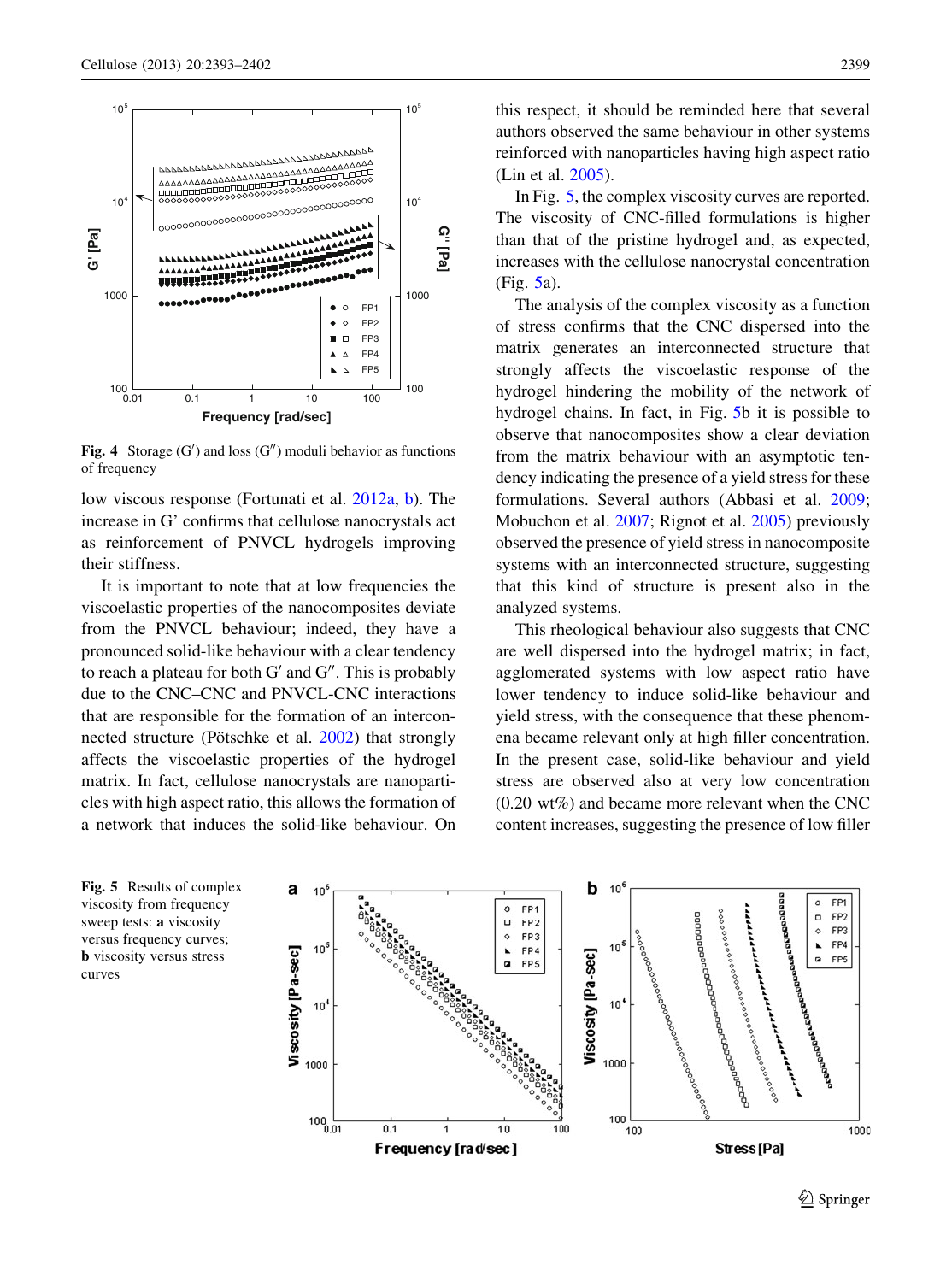<span id="page-7-0"></span>agglomeration (Wagener and Reisinger [2003](#page-9-0); Koo et al. [2003](#page-8-0)).

# Conclusion

For the first time, FP was successfully exploited for the preparation of PNVCL hydrogels containing CNC. This very easy technique was chosen because is considered ''greener'' than most of the classical methods in that it is faster and requires only very low amounts of energy.

Moreover, CNC was easily prepared by microcellulose hydrolysis, and its formation was confirmed by TEM.

The resulting PNVCL nanocomposites were characterized by thermoresponsive behavior, showing an LCST located at ca.  $33-34$  °C, a value that is closer to the physiological one than that of PNIPAAm itself. However, if compared with this latter, PNVCL is a much safer and cheaper polymer and should preferred especially in biomedical applications. The presence of CNC resulted in a significant increase of the mechanical properties even at very low CNC concentrations, as confirmed by rheological tests.

Acknowledgments The Authors gratefully acknowledge Prof. Juan López Martínez (Instituto de Tecnología de Materiales, Universitat Politècnica de València, Spain) and Dr. Marina P. Arrieta for TEM examinations. The Author Elena Fortunati is the recipient of the fellowship "L'Orèal Italia per le Donne e la Scienza 2012'' for the project ''Progettazione, sviluppo e caratterizzazione di biomateriali nanostrutturati capaci di modulare la risposta e il differenziamento delle cellule staminali''.

# References

- Abbasi S, Carreau PJ, Derdouri A, Moan M (2009) Rheological properties and percolation in suspensions of multiwalled carbon nanotubes in polycarbonate. Rheol Acta 48:943–959
- Alzari V, Monticelli O, Nuvoli D, Kenny JM, Mariani A (2009) Stimuli responsive hydrogels prepared by frontal polymerization. Biomacromolecules 10:2672–2677
- Alzari V, Mariani A, Monticelli O, Valentini L, Nuvoli D, Piccinini M, Scognamillo S, Bon SB, Illescas J (2010) Stimuli-responsive polymer hydrogels containing partially exfoliated graphite. J Polym Sci, Part A: Polym Chem 48:5375–5538
- Alzari V, Nuvoli D, Scognamillo S, Piccinini M, Gioffredi E, Malucelli G, Marceddu S, Sechi M, Sanna V, Mariani A (2011) Graphene-containing nanocomposite hydrogels of

poly(N-isopropylacrylamide) prepared by frontal polymerization. J Mater Chem 21:8727–8733

- Barker SLR, Ross D, Tarlov MJ, Gaitan M, Locascio LE (2000) Control of flow direction in microfluidic devices with polyelectrolyte multilayers. Anal Chem 72:5925–5929
- Bayer CL, Peppas NA (2008) Advances in recognitive, conductive and responsive delivery systems. J Controlled Release 132:216–221
- Braun B, Dorgan JR (2009) Single-step method for the isolation and surface functionalization of cellulosic nanowhiskers. Biomacromolecules 10:334–341
- Brunetti A, Princi E, Vicini S, Pincin S, Bidali S, Mariani A (2004) Nucl Instrum Meth Phys B 222:235–241
- Cai X, Chen S, Chen L (2008) Solvent-free free-radical frontal polymerization: a new approach to quickly synthesize poly(N-Vinylpyrrolidone). J Polym Sci, Part A: Polym Chem 46:2177–2185
- Cao XD, Dong H, Li CM (2007) New nanocomposite materials reinforced with flax cellulose nanocrystals in waterborne polyurethane. Biomacromolecules 8:899–904
- Caria G, Alzari V, Monticelli O, Nuvoli D, Kenny JM, Mariani A, Bidali S, Fiori S, Sangermano M, Malucelli G, Bongiovanni R, Priola A (2009) Poly(N, N-dimethylacrylamide) hydrogels obtained by frontal polymerization. J Polym Sci, Part A: Polym Chem 47:1422–1428
- Chazeau L, Cavaille JY, Canova G, Dendievel R, Boutherin B (1999) Viscoelastic properties of plasticized PVC reinforced with cellulose whiskers. J Appl Polym Sci 71:1797–1808
- Chechilo NM, Enikolopyan NS (1975) Effect of the concentration and nature of initiators on the propagation process in polymerization. Dokl Phys Chem 221:392–394
- Chen S, Tian Y, Chen L, Hu T (2006) Epoxy resin/polyurethane hybrid networks synthesized by frontal polymerization. Chem Mater 18:2159–2163
- Cho M, Park BD (2011) Tensile and thermal properties of nanocellulose-reinforced poly(vinyl alcohol) nanocomposites. J Ind Eng Chem 17:36–40
- Cohen Stuart MA (2008) Supramolecular perspectives in colloid science. Colloid Polym Sci 286:855–864
- Cranston ED, Gray DG (2006) Morphological and optical characterization of polyelectrolyte multilayers incorporating nanocrystalline cellulose. Biomacromolecules 7:2522–2530
- Cui Y, Yang J, Zeng Z, Chen Y (2006) Advances on the investigation and application of frontal polymerizationpart A. Polym Bull 57:53–58
- Dong XM, Kimura T, Revol JF, Gray DG (1996) Effects of ionic strength on the isotropic-chiral nematic phase transition of suspensions of cellulose crystallites. Langmuir 12:2076– 2082
- Favier V, Chanzy H, Cavaille JY (1995) Polymer nanocomposites reinforced by cellulose whiskers. Macromolecules 28:6365–6367
- Fiori S, Malucelli G, Mariani A, Ricco L, Casazza E (2002) Interpenetrating polydicyclopentadiene/polyacrylate networks obtained by simultaneous non-interfering frontal polymerization. e-Polymers 57:1–10
- Fiori S, Mariani A, Ricco L, Russo S (2003) First synthesis of a polyurethane by frontal polymerization. Macromolecules 36:2674–2679
- Fortunati E, Armentano I, Zhou Q, Iannoni A, Saino E, Visai L et al (2012a) Multifunctional bionanocomposite films of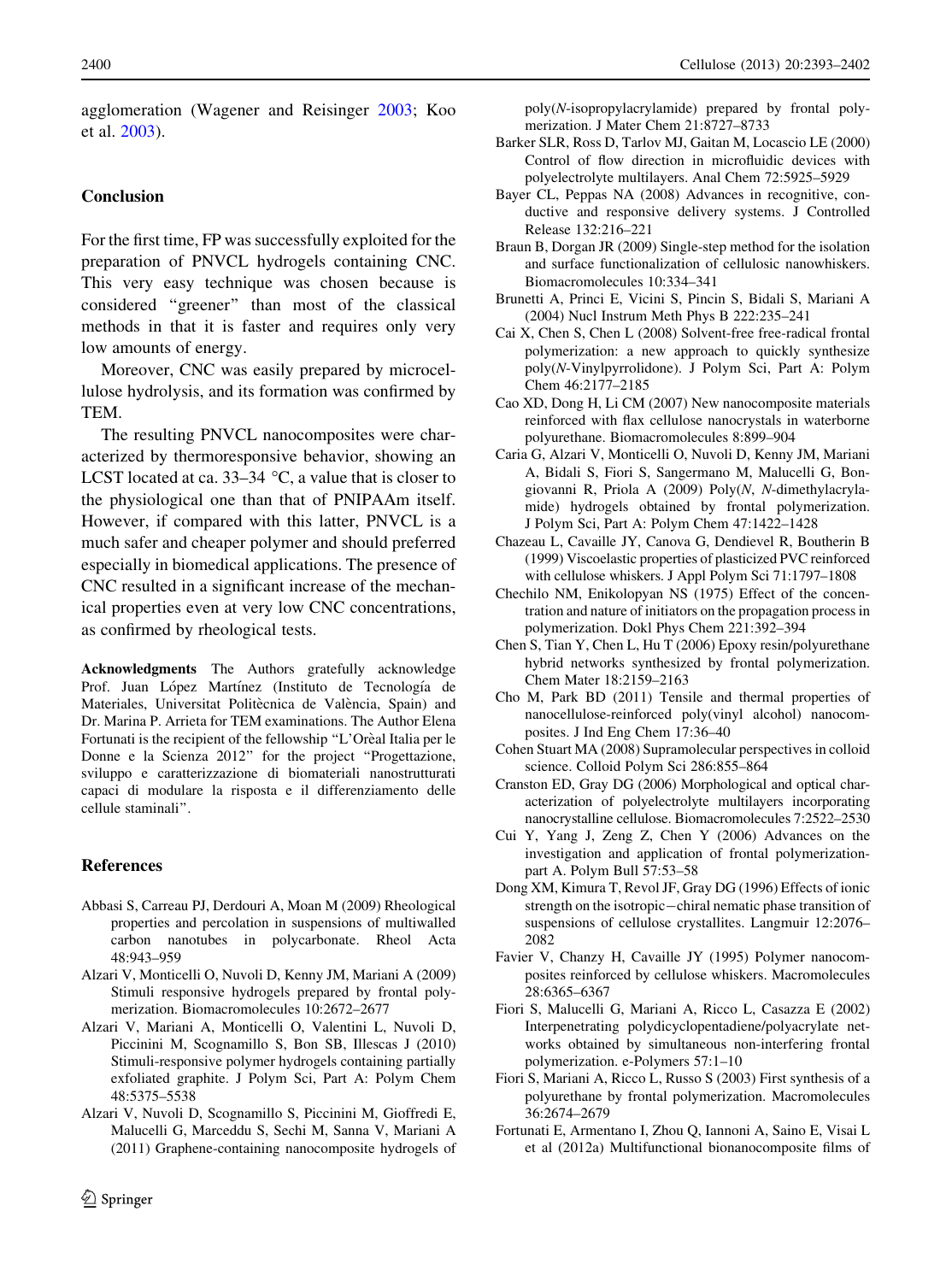<span id="page-8-0"></span>poly (lactic acid), cellulose nanocrystals and silver nanoparticles. Carbohydr Polym 87:1596–1605

- Fortunati E, Armentano I, Zhou Q, Puglia D, Terenzi A, Berglund LA, Kenny JM (2012b) Microstructure and nonisothermal cold crystallization of PLA composites based on silver nanoparticles and nanocrystalline cellulose. Polym Degrad Stab 97:2027–2036
- Frulloni E, Salinas MM, Torre L, Mariani A, Kenny JM (2005) Numerical modeling and experimental study of the frontal polymerization of the diglycidyl ether of bisphenol a/diethylenetriamine epoxy system. J Appl Polym Sci 96:1756–1766
- Garbern JC, Hoffman AS, Stayton PS (2010) Injectable pH- and temperature-responsive poly(N-isopropylacrylamide-copropylacrylic acid) copolymers for delivery of angiogenic growth factors. Biomacromolecules 11:1833–1839
- Gavini E, Mariani A, Rassu G, Bidali S, Spada G, Bonferoni MC, Giunchedi P (2009) Frontal polymerization as a new method for developing drug controlled release systems (DCRS) based on polyacrylamide. Eur Polym J 45:690–699
- Goffin AL, Raquez JM, Duquesne E, Siqueira G, Habibi Y, Dufresne A, Dubois Ph (2011) Poly(e-caprolactone) based nanocomposites reinforced by surface-grafted cellulose nanowhiskers via extrusion processing: morphology, rheology, and thermo-mechanical properties. Polymer 52:1532–1538
- Grunert M, Winter WT (2002) Nanocomposites of cellulose acetate butyrate reinforced with cellulose nanocrystals. J Polym Environ 10:27–30
- Habibi Y, Chanzy H, Vignon MR (2006) TEMPO-mediated surface oxidation of cellulose whiskers. Cellulose 13:679–687
- Hoffmann J, Plotner M, Kuckling D, Fischer WJ (1999) Photopatterning of thermally sensitive hydrogels useful for microactuators. Sens Actuators, A 77:139–140
- Illescas J, Ramirez-Fuentes YS, Rivera E, Morales-Saavedra OG, Rodrıguez-Rosales AA, Alzari V, Nuvoli D, Scognamillo S, Mariani A (2011) Synthesis and Characterization of Poly(Ethylene Glycol) Diacrylate Copolymers Containing Azobenzene Groups Prepared by Frontal Polymerization. J Polym Sci, Part A: Polym Chem 49:3291–3298
- Illescas J, Ramirez-Fuentes YS, Rivera E, Morales-Saavedra OG, Rodrıguez-Rosales AA, Alzari V, Nuvoli D, Scognamillo S, Mariani A (2012a) Synthesis and optical characterization of photoactive poly(2-phenoxyethyl acrylate) copolymers containing azobenzene units, prepared by frontal polymerization using novel ionic liquids as initiators. J Polym Sci, Part A: Polym Chem 50:821–830
- Illescas J, Orti'z-Palacios J, Esquivel-Guzman J, Ramirez-Fuentes YS, Rivera E, Morales-Saavedra OG, Rodrıguez-Rosales OA, Alzari V, Nuvoli D, Scognamillo S, Mariani A (2012b) Preparation and optical characterization of two photoactive poly(bisphenol a ethoxylate diacrylate) copolymers containing designed amino-nitro-substituted azobenzene units, obtained via classical and frontal polymerization, using novel ionic liquids as initiators. J Polym Sci, Part A: Polym Chem 50:1906–1916
- Imaz A, Forcada J (2008) N-vinylcaprolactam-based microgels: effect of the concentration and type of cross-linker. J Polym Sci, Part A: Polym Chem 46:2766–2775
- Jimenez Z, Pojman JA (2007) Frontal polymerization with monofunctional and difunctional ionic liquid monomers. J Polym Sci, Part A: Polym Chem 45:2745–2754
- John MJ, Thomas S (2008) Biofibres and biocomposites. Carbohydr Polym 71:343–364
- Kirsh YE (1998) Water soluble poly-N-vinyl amides. Wiley, Chichester
- Klemm D, Kramer F, Moritz S, Lindstrom T, Ankerfors M, Gray D, Dorris A (2011) Nanocelluloses: a new family of naturebased materials. Angew Chem Int Ed 50:5438–5466
- Koo CM, Kim MJ, Choi MH, Kim SO, Chung IJ (2003) Mechanical and rheological properties of the maleated polypropylene—layered silicate nanocomposites with different morphology. J Appl Polym Sci 88:1526–1535
- Li J, Zhang X, Chen J, Xia J, Ma M, Li B (2009) Frontal polymerization synthesis and characterization of konjac glucomannan-graft-acrylic acid polymers. J J Polym Sci Part A Polym Chem 47:3391–3398
- Li J, Ji J, Xia J, Li B (2012) Preparation of konjac glucomannanbased superabsorbent polymers by frontal polymerization. Carbohydr Polym 87:757–763
- Liang L, Liu J, Gong X (2000) Thermosensitive poly( $N$ -isopropylacrylamide)-clay nanocomposites with enhanced temperature response. Langmuir 16:9895–9899
- Liang X, Kozlovskaya V, Chen Y, Zavgorodnya O, Kharlampieva E (2012) Thermosensitive multilayer hydrogels of poly(N-vinylcaprolactam) as nanothin films and shaped capsules. Chem Mater 24:3707–3719
- Lin JC, Nien MH, Yu FM (2005) Morphological structure, processing and properties of propylene polymer matrix nanocomposites. Compos Struct 71:78–82
- Lin N, Huang J, Chang PR, Feng L, Yu J (2011) Effect of polysaccharide nanocrystals on structure, properties, and drug release kinetics of alginate-based microspheres. Colloids Surf B Biointerfaces 85:270–279
- Liu TY, Hu SH, Liu KH, Liu DM, Chen SY (2008) Instantaneous drug delivery of magnetic/thermally sensitive nanospheres by a high-frequency magnetic field. J Controlled Release 126:228–236
- Liu TY, Hu SH, Liu DM, Chen SY, Chen WI (2009) Biomedical nanoparticle carriers with combined thermal and magnetic responses. Nano Today 4:52–65
- Ljungberg N, Bonini C, Bortolussi F, Boisson C, Heux L, Cavaille JY (2005) New nanocomposite materials reinforced with cellulose whiskers in atactic polypropylene: effect of surface and dispersion characteristics. Biomacromolecules 6:2732–2739
- Loizou E, Butler P, Porcar L, Kesselman E, Talmon Y, Dundigalla A, Schmidt G (2005) Large scale structures in nanocomposite hydrogels. Macromolecules 38:2047–2049
- Mabrouk AB, Magnin A, Belgacem MN, Boufi S (2011) Melt rheology of nanocomposites based on acrylic copolymer and cellulose whiskers. Compos Sci Technol 71:818–827
- Mariani A, Fiori S, Chekanov Y, Pojman JA (2001) Frontal ringopening metathesis polymerization of dicyclopentadiene. Macromolecules 34:6539–6541
- Mariani A, Bidali S, Fiori S, Malucelli G, Sanna E (2003) Synthesis and characterization of a polyurethane prepared by frontal polymerization. e-Polymers 44:1–9
- Mariani A, Bidali S, Fiori S, Sangermano M, Malucelli G, Bongiovanni R, Priola A (2004) UV-ignited frontal